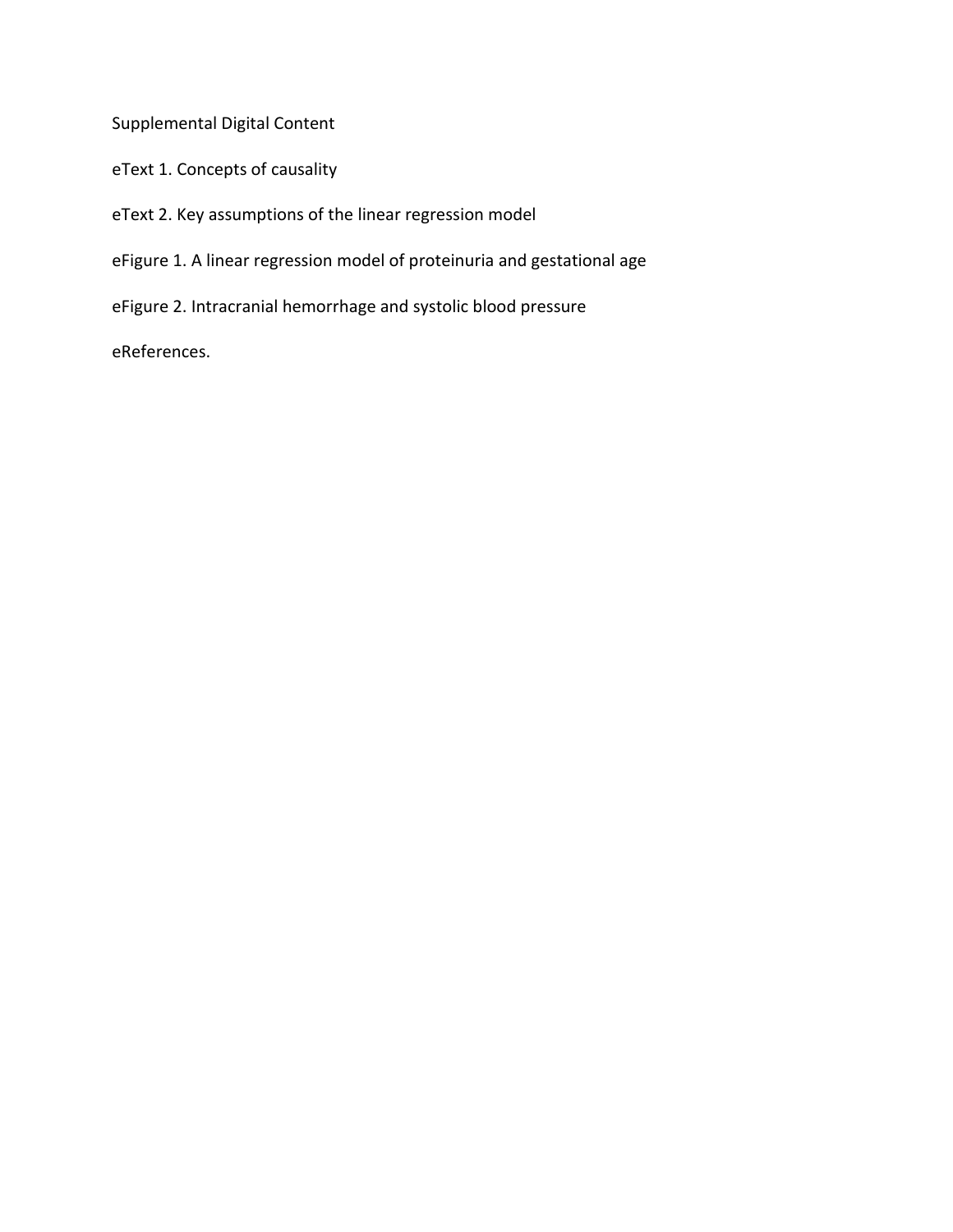## eText 1. Concepts of Causality

The following is an explanation of Hill's criteria of causation. An association accompanies the strength of the finding. An association presents the consistency, or *generalizability* between one exposure variable and an event. An association shows the specificity and temporality, which means one exposure variable needs to occur before an event happens. An association demonstrates the *gradient* or dose-response relationship between an exposure variable and outcome. An association reflects the plausibility based upon knowledge of each exposure and outcome variable. An association depicts the coherence of the relationship among several other experimental designs, and potentially, through an analogy of similar relationships. Rothman's sufficient-component cause model<sup>1</sup> highlights that there may be a number of *sufficient causes* for a given disease or outcome, but a *component cause* that must be present in every sufficient cause of a given outcome is referred to as a *necessary cause*.

Another useful concept when considering confounding and *causal inference* is "counterfactual theory."<sup>2-4</sup> Counterfactual conditions occur when necessary antecedents are in false or counter to the facts. Counterfactual theory reasons that an event A *causally depends* on B if, and only if, (1) if B had occurred, then A would have occurred, and (2) if B had not occurred, then A would not have occurred <sup>5</sup>. In anesthesia, one example might be the delivery of a depolarizing neuromuscular blocker, succinylcholine, to the case scenario's pregnant patient with a potentially difficult airway. If the patient cannot be intubated or ventilated in another manner, the neuromuscular paralysis would result in her death, which would not have occurred without delivery of the succinylcholine. However, there are also other factors at play such as weight gain, reduced functional residual capacity, a higher risk of aspiration, airway edema, etc. These factors make the relationship between only two variables overly simplistic. Therefore, clinical understanding and analytic and statistical tools are needed to validly estimate the relationships between exposures and outcomes.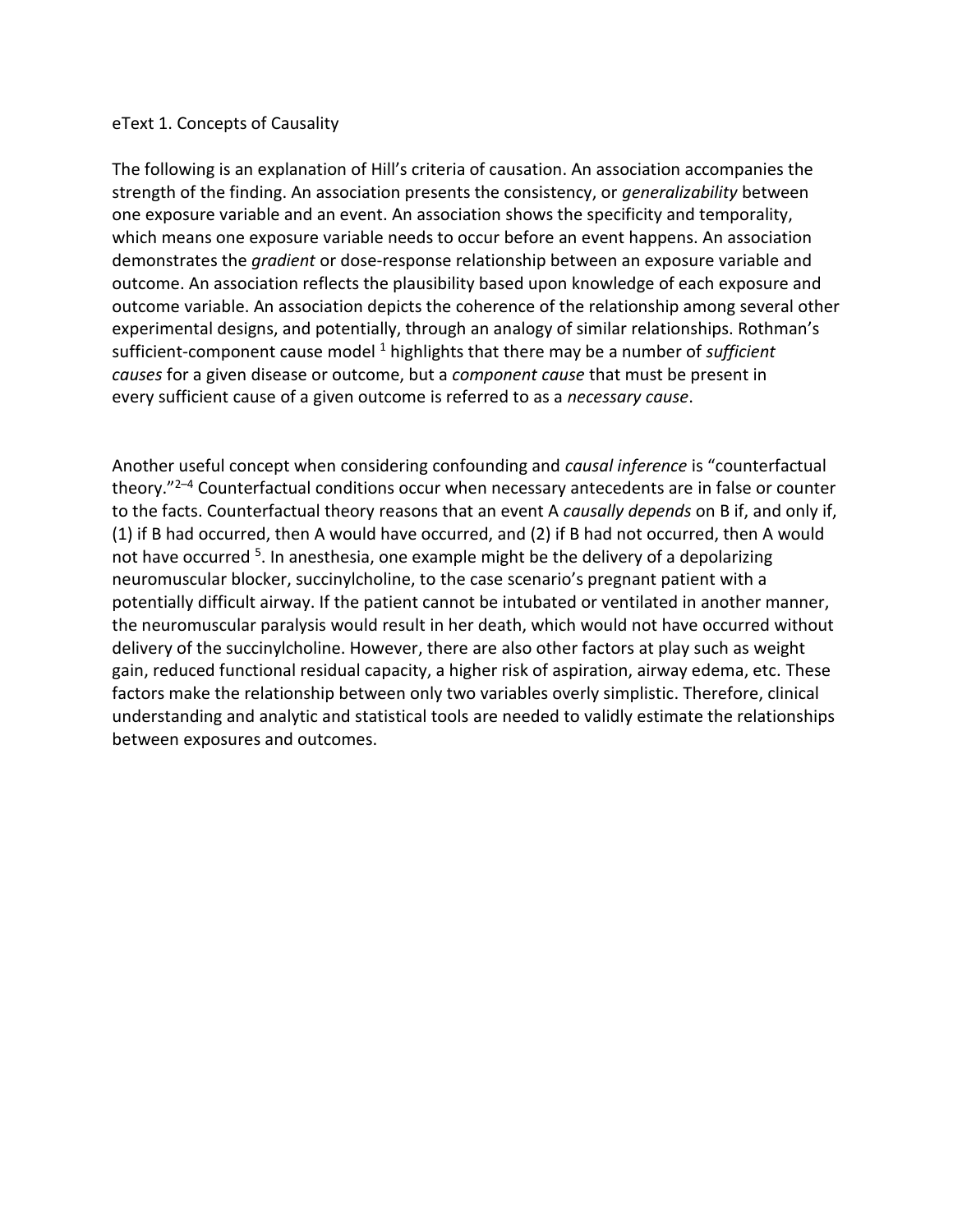## eText 2. Key assumptions of linear regression models

Linear regression consists of a number of baseline assumptions that influence the inferences made for the parameters estimated. It is essential to ask a few key questions about these baseline assumptions before developing or interpreting regression models. For example, when developing or interpreting regression models, one needs to consider essential assumptions as follows  $6-8$ . First, a linear relationship exists between the independent and dependent variables. Other relationships might be dealt with, for example by using a non-linear regression. Second, the data and residuals are normally distributed like a bell curve. The residual refers to the amount of variability in a dependent variable that remains after accounting for the variability due to the independent variables. Third, there is *homoscedasticity* that the dependent variable exhibits similar amounts of variance across the range of values for an independent variable. Last, the observations such as measurement of systolic BP need to be *independent* of each other. The non-independence of the measurements will result in non-independence in the errors of measurement. Because the influence of the variables themselves is often not independent, a multiple linear regression would be performed.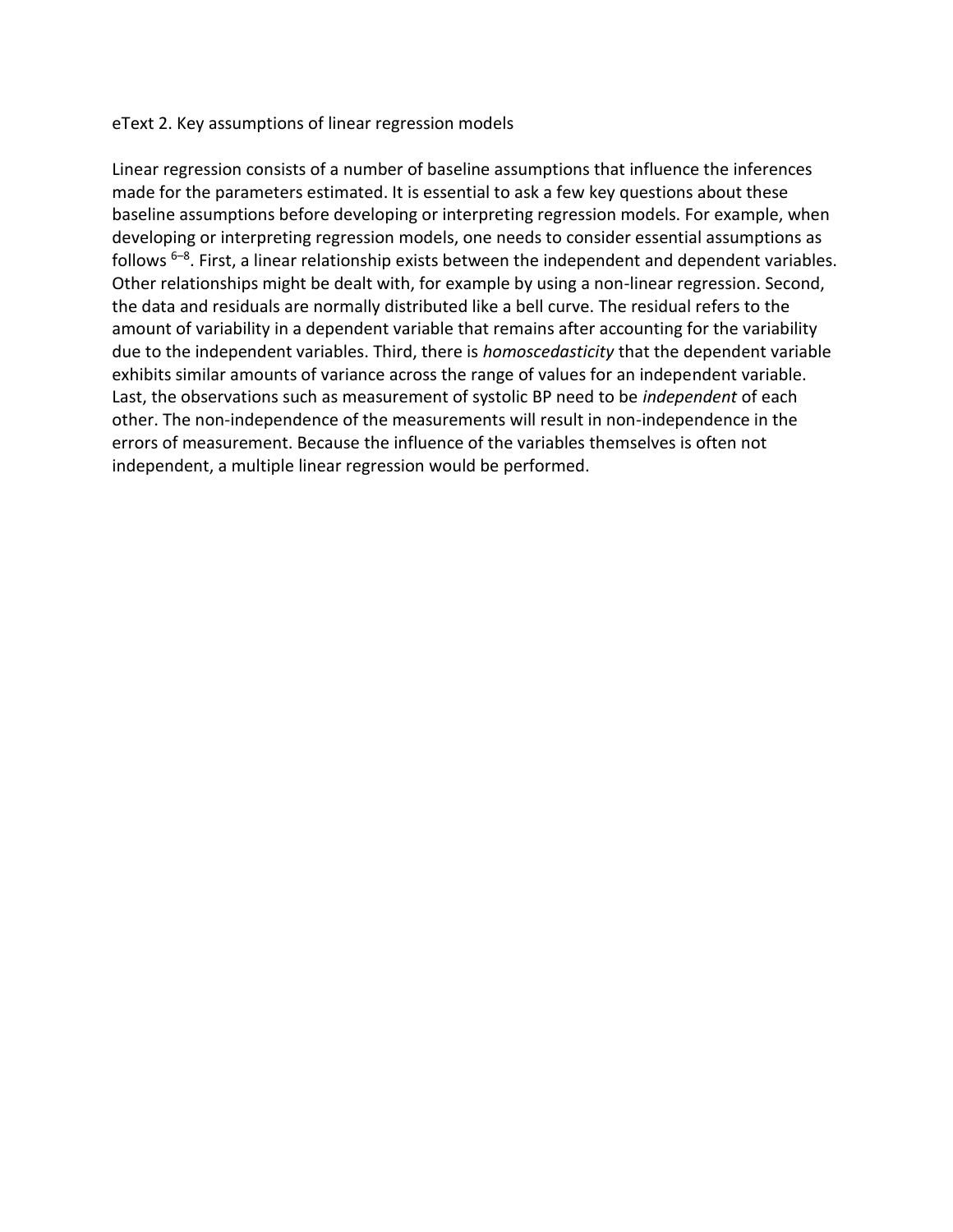## eFigure 1. Proteinuria and gestational age

Figure legend:  $\beta$ 's are parameters, with  $\beta_0$  representing the model intercept (the usual baseline degree of proteinuria that may exist) and  $\beta_1$  representing the model slope. In this case,  $\beta_1$  (also called the β coefficient or parameter estimate of gestational age) represents the mean change in the outcome, in this case change protein in the urine (for example, grams per day) for each unit change in gestation (for example, per week). ε represents the error or noise in fitting the model (that is, a variable to capture all other factors that affect proteinuria other than gestational age), which is reasonable to assume does not vary with the change in gestational age.

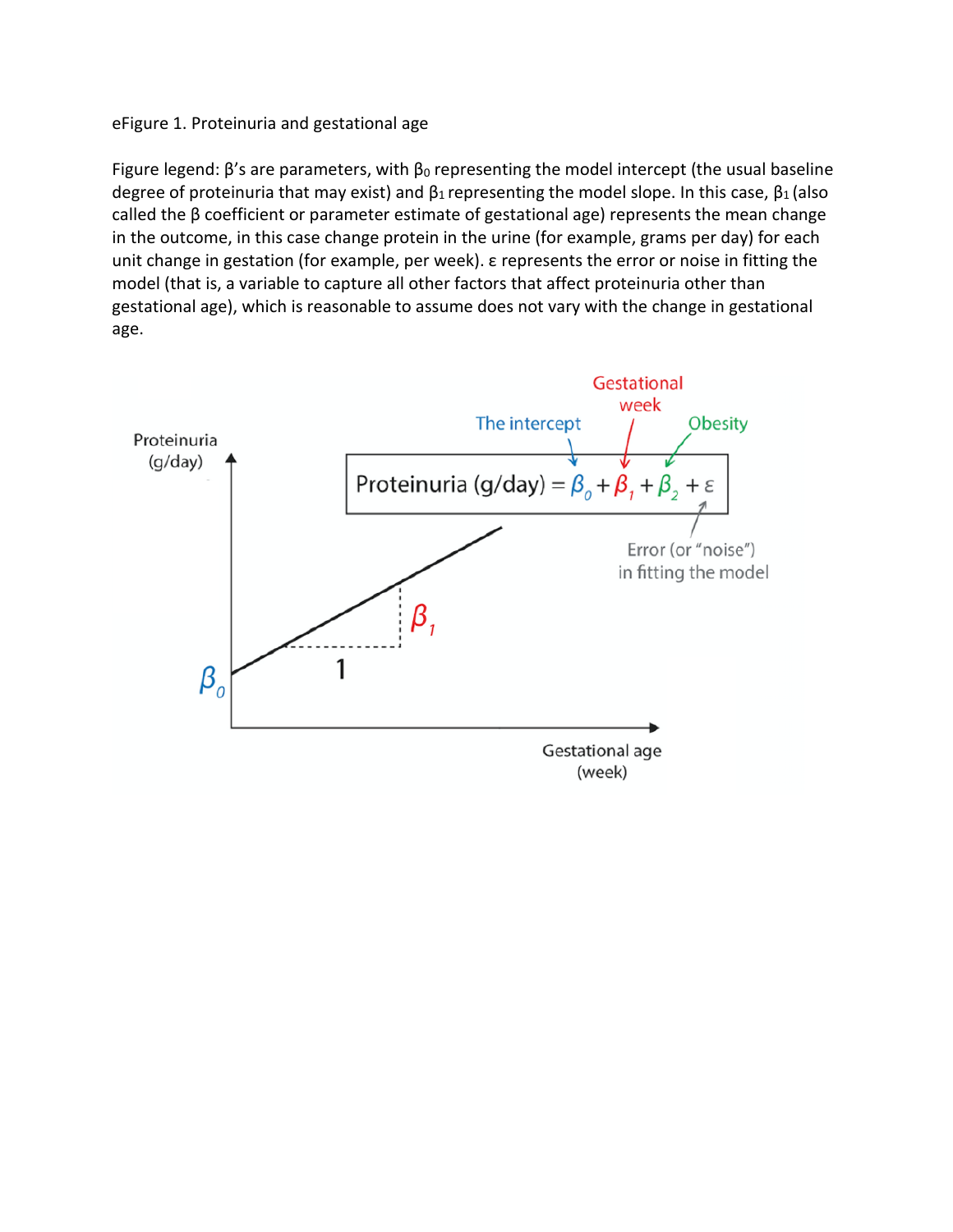eFigure 2. Intracranial hemorrhage and systolic blood pressure

Figure legend: The "odds" of the event happening (intracranial hemorrhage in this case) is the probability of the event divided by the probability of no event (p /  $[1-p]$ ). Using odds rather than probabilities removes the upper range of an estimate, but not the lower range of an estimate; therefore one can derive an estimate of the association that is higher than an 'equal' odds (>1) or lower than an 'equal' odds (<1), but has a lower range at 0. By applying the natural log to the odds, one removes the lower range and thus transforms the probability from (0,1) to (-∞,+∞), which is the fitted red curve for the logistic regression with systolic BP in the model.